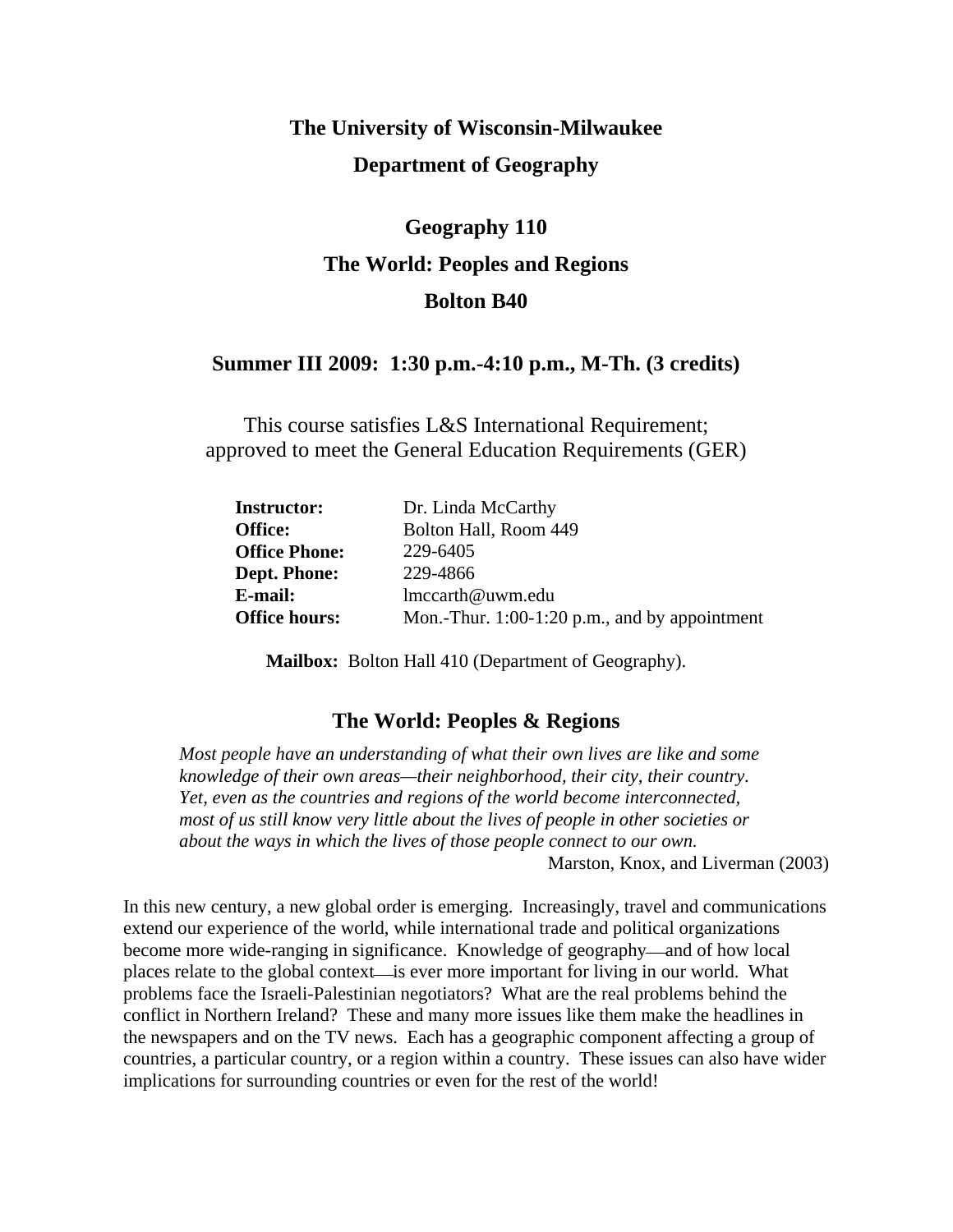Geography is about recognizing and understanding the interdependence among places and regions, without losing sight of the individuality and uniqueness of specific places. Geography is the study of how humans live in varied ways in different parts of the world. Defining where places are on the globe and how they differ from other places is a start, but geographers are particularly interested in explaining the diversity in the distributions of people, economic processes, political activities, cultural distinctions, and environmental conditions around the world. Geographers compare places to link the political, economic, and cultural phenomena at different spatial scales of regions—from the global scale, through regional groupings of countries that comprise world regions, to individual countries, down to small local regions within particular countries. The physical and biological environments provide very significant contexts for the human activities within different regions (Bradshaw 2002).

Basic tools and fundamental concepts enable geographers to study the world in this way. Geographers learn about the world by finding out where things are and why they are there. Maps and mapping play a key role in how geographers analyze and portray the world. Maps are also key in introducing to other people the ideas of geographers concerning the way that places and regions are constructed and altered.

An understanding of geography is important, both from an intellectual point of view (that is, in understanding the world around us and its different regions) and from practical points of view (such as in contributing to public policy-making, political analysis, business efficiency, environmental quality, human rights, and social justice) (Knox and Marston, 1998).

The goals for students in this course are to:

- appreciate the uniqueness and diversity of the world and its major regions.
- comprehend some of the basic (human and physical) geographical concepts necessary to study world regions and their complexity.
- understand important global connections and interactions.
- become aware of the differences between the more and less developed regions of the world and the implications of these differences.
- recognize the interconnections between yourself/your region and the peoples in other regions.
- appreciate how a geographic approach (that emphasizes a knowledge of locations, their characteristics, and interactions) is key to studying the world and its major regions.

This course is a broad introduction to world regional geography. The time constraints posed by trying to introduce the world and its major regions in only one semester mean that we cannot delve deeply into any one region for several weeks. This kind of in depth study can be done, however, in one of the Geography Department classes that focus on a particular region of the world that may have attracted your interest during this world regional course, such as Europe or Asia.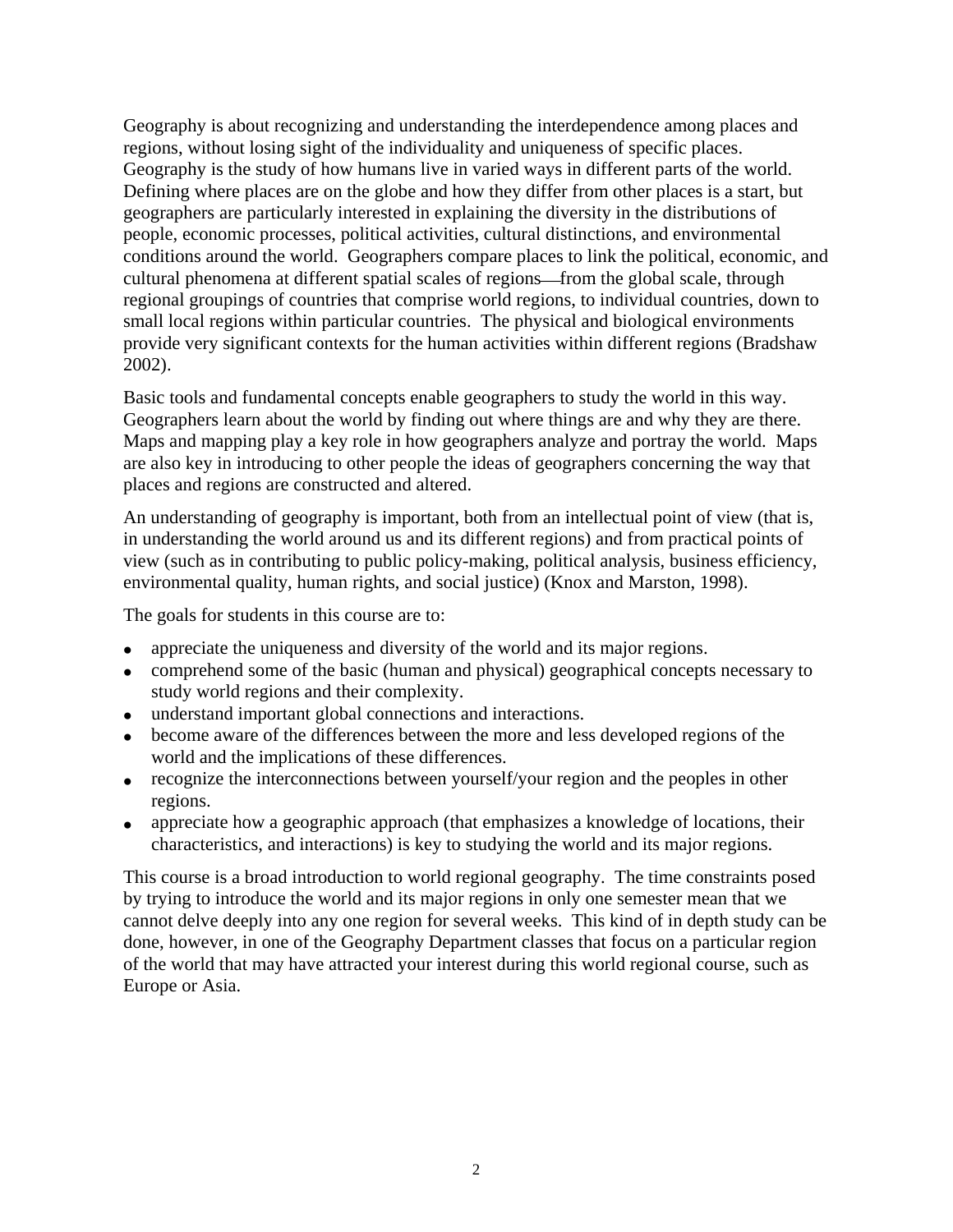## **Topics and Readings**

## **A World of Regions**

| Mon. Jul 20<br>Reading: | (a) Introduction to the Course: Our World and Geography.<br>Marston et al: Preface, pages xi-xv;<br>Ch. 1, pages 1; 7-9; 13-16; 29-33.                                    |
|-------------------------|---------------------------------------------------------------------------------------------------------------------------------------------------------------------------|
| Reading:                | (b) Geography of a Diverse and Interconnected World.<br>Marston et al: Ch. 1, pages 2-7.                                                                                  |
| Tue. Jul 21<br>Reading: | (a) Basics of World Regional Geography: Demographic, Political, Economic,<br>and Cultural Ideas and Principles.<br>Marston et al: Ch. 1, pages 9-13; 17-19; 33-40; 48-52. |
| Reading:                | (b) Basics of World Regional Geography: Physical Geography Ideas<br>and Principles.<br>Marston et al: Ch. 1, pages 20-29.                                                 |

## **Europe**

| <b>Wed. Jul 22</b><br>Reading: | (a) European Urban Development.<br>Marston et al: Ch. 2, pages 58-71; 76-79; 93-102.                             |
|--------------------------------|------------------------------------------------------------------------------------------------------------------|
| Reading:                       | (b) The Industrial Revolution.<br>Marston et al: Ch. 2, pages 71-75; 87-88.                                      |
| Reading:                       | <b>Thur. Jul 23</b> (a) The European Union and an Expanding Europe.<br>Marston et al: Ch. 2, pages 88-93.        |
| Reading:                       | (b) Devolution within European Countries and the Case of Northern Ireland.<br>Marston et al: Ch. 2, pages 79-87. |

## **Mon. Jul 27 \*\*\*\*\* EXAM 1 \*\*\*\*\***

## **United States and Canada**

| Tue. Jul 28 | (a) US and Canadian Settlement.                                               |
|-------------|-------------------------------------------------------------------------------|
| Reading:    | Marston et al: Ch. 6, pages 272-283; 287-297.                                 |
| Reading:    | (b) US and Canadian Urban Landscapes.<br>Marston et al: Ch. 6, pages 283-287. |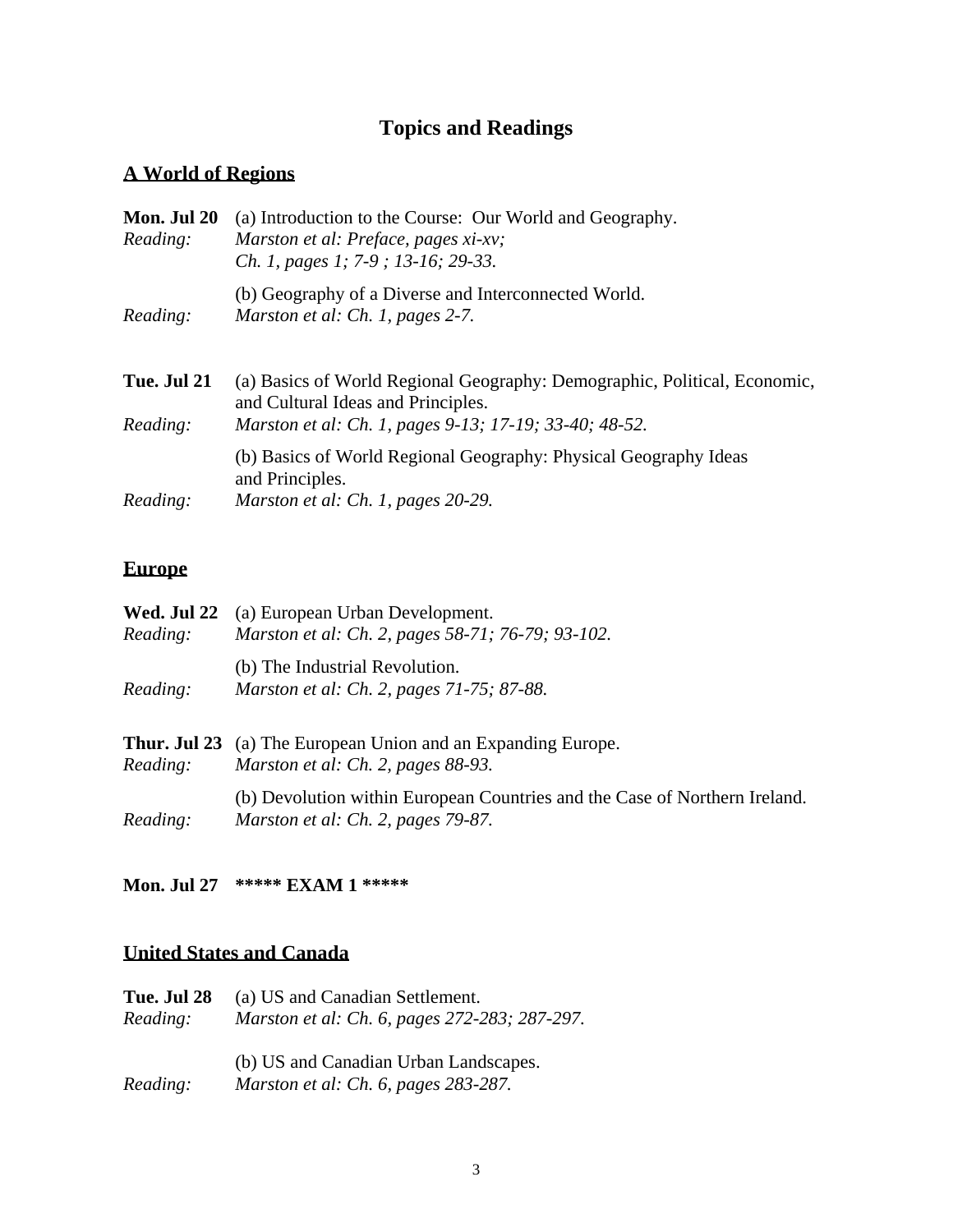| Wed. Jul 29<br>Reading: | (a) US and Canadian Metropolitan Development.<br>Marston et al: Ch. 6, pages 297-298; 300-307. |
|-------------------------|------------------------------------------------------------------------------------------------|
|                         | (b) North America and the North American Free Trade Agreement<br>(NAFTA).                      |
| Reading:                | Marston et al: Ch. 7, pages 354-355.                                                           |

## **Latin America**

|          | <b>Thur. Jul 30</b> (a) Economic Development: From Periphery to Semi-Periphery. |
|----------|---------------------------------------------------------------------------------|
| Reading: | Marston et al: Ch. 7, pages 324-348; 352-54; 355-58.                            |
|          |                                                                                 |
|          | (b) Latin American cities.                                                      |
| Reading: | Marston et al: Ch. 7, pages 358-361.                                            |

## **Russian Federation, Central Asia, and the Transcaucasus**

| Mon. Aug 3 | (a) Socialist Economics and Politics.                                            |
|------------|----------------------------------------------------------------------------------|
| Reading:   | Marston et al: Ch. 3, pages 108-113; 121-125; 132-133; 136-138.                  |
| Reading:   | (b) The Soviet Legacy.<br>Marston et al: Ch. 3, pages 116-121; 126-132; 138-142. |

### **Tue. Aug 4 \*\*\*\*\* EXAM 2 \*\*\*\*\***

## **South Asia**

|          | <b>Wed. Aug 5</b> (a) Economic Growth and Population Problems  |
|----------|----------------------------------------------------------------|
| Reading: | Marston et al: Ch. 10, pages 472-493.                          |
|          |                                                                |
|          | (b) Religion; House Types as an Indicator of Material Culture. |
| Reading: | Marston et al: Ch. 10, pages 494-501; 503-508.                 |

### **East Asia**

|          | <b>Thur. Aug 6</b> (a) East Asia and China.           |
|----------|-------------------------------------------------------|
| Reading: | Marston et al: Ch. 8, pages 378-90; 397-401; 413-415. |

## **Southeast Asia**

|          | (b) Economic Development: From periphery to core?               |
|----------|-----------------------------------------------------------------|
| Reading: | Marston et al: Ch. 9, pages 426-437; 443-447; 448-455; 465-467. |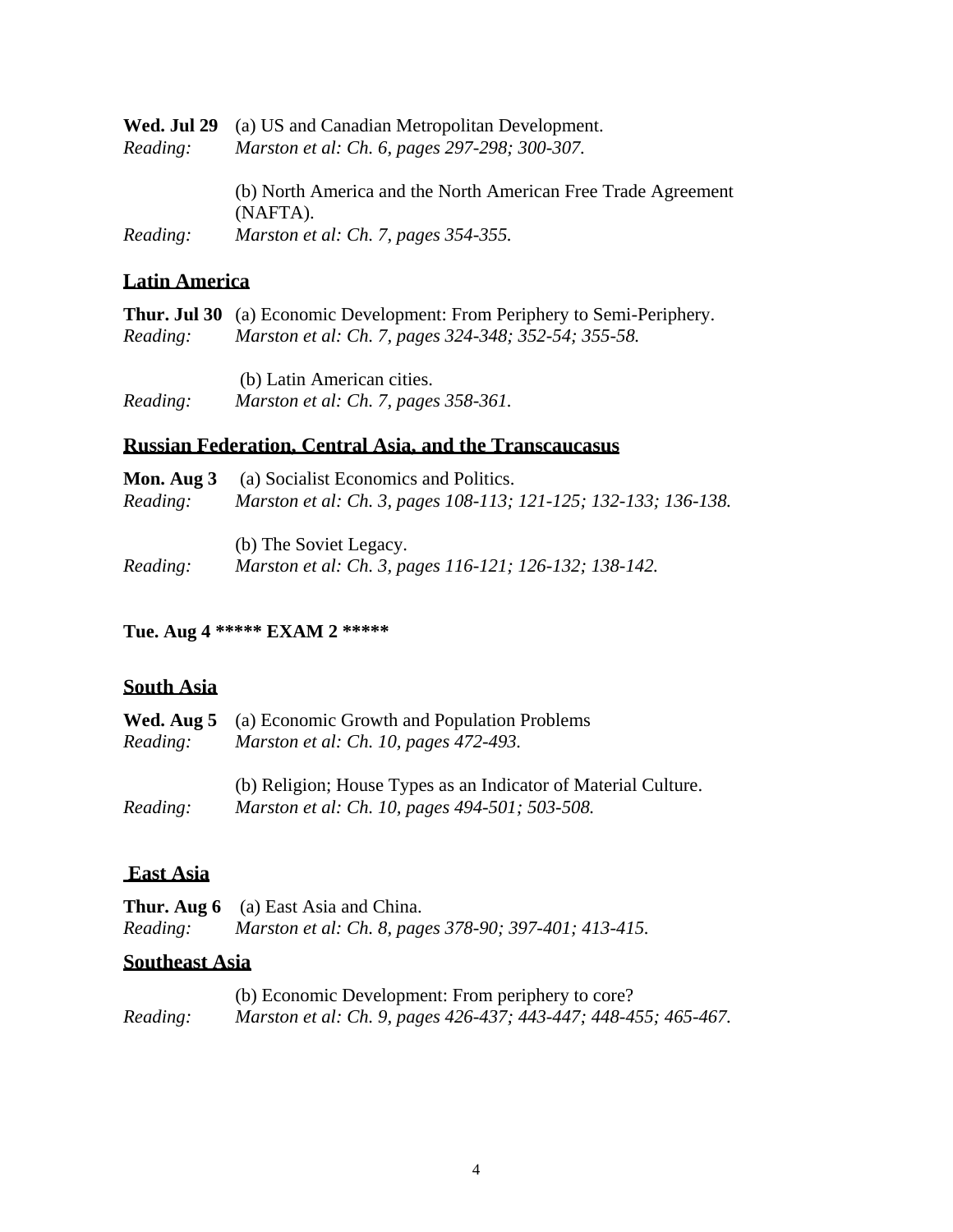### **Middle East (Southwest Asia) and North Africa**

| Reading: | <b>Mon. Aug 10</b> (a) Oil and Religion.<br>Marston et al: Ch. 4, pages 154-161; 170-171; 173-174; 176-180; 196-204. |
|----------|----------------------------------------------------------------------------------------------------------------------|
| Reading: | (b) Israel, Gaza, and the West Bank.<br>Marston et al: Ch. 4, pages 165-167; 174-176; 180-183; 187-190.              |

#### **Sub-Saharan Africa**

|          | <b>Tue. Aug 11</b> (a) Economic development.           |
|----------|--------------------------------------------------------|
| Reading: | Marston et al: Ch. 5, pages 210-221; 238-246; 255-258. |
|          |                                                        |
|          | (b) Colonialism and its legacy.                        |
| Reading: | Marston et al: Ch. 5, pages 228-237; 246-248; 250-253. |

**Wed. Aug 12** (a) South Africa. *Reading: Marston et al: Ch. 5, pages 237-239.* 

#### **Future Regional Geographies**

(b) The future? *Reading: Marston et al: Ch. 12, pages 564-572.* 

**Thur. Aug 13 \*\*\*\*\* EXAM 3 \*\*\*\*\***

#### **Required Readings**

Marston, Sallie A., Paul L. Knox, and Diana M. Liverman (2008). *World Regions in Global Context: Peoples, Places, and Environments*. Third Edition. Upper Saddle River, NJ: Pearson-Prentice Hall. ISBN-13: 978-0-13-229835-3; ISBN-10: 0-13-229835-X

#### **Course Requirements, and University and Departmental Policy**

 There will be three exams that are based on material from the lectures and required readings. The material in the lectures and required readings complement each other - one is not a substitute for the other - students need to attend lectures *and* read the required readings.

 Grades in this course will be assigned based on your performance in three examinations containing 50 multiple-choice questions each. The three examinations will be as follows: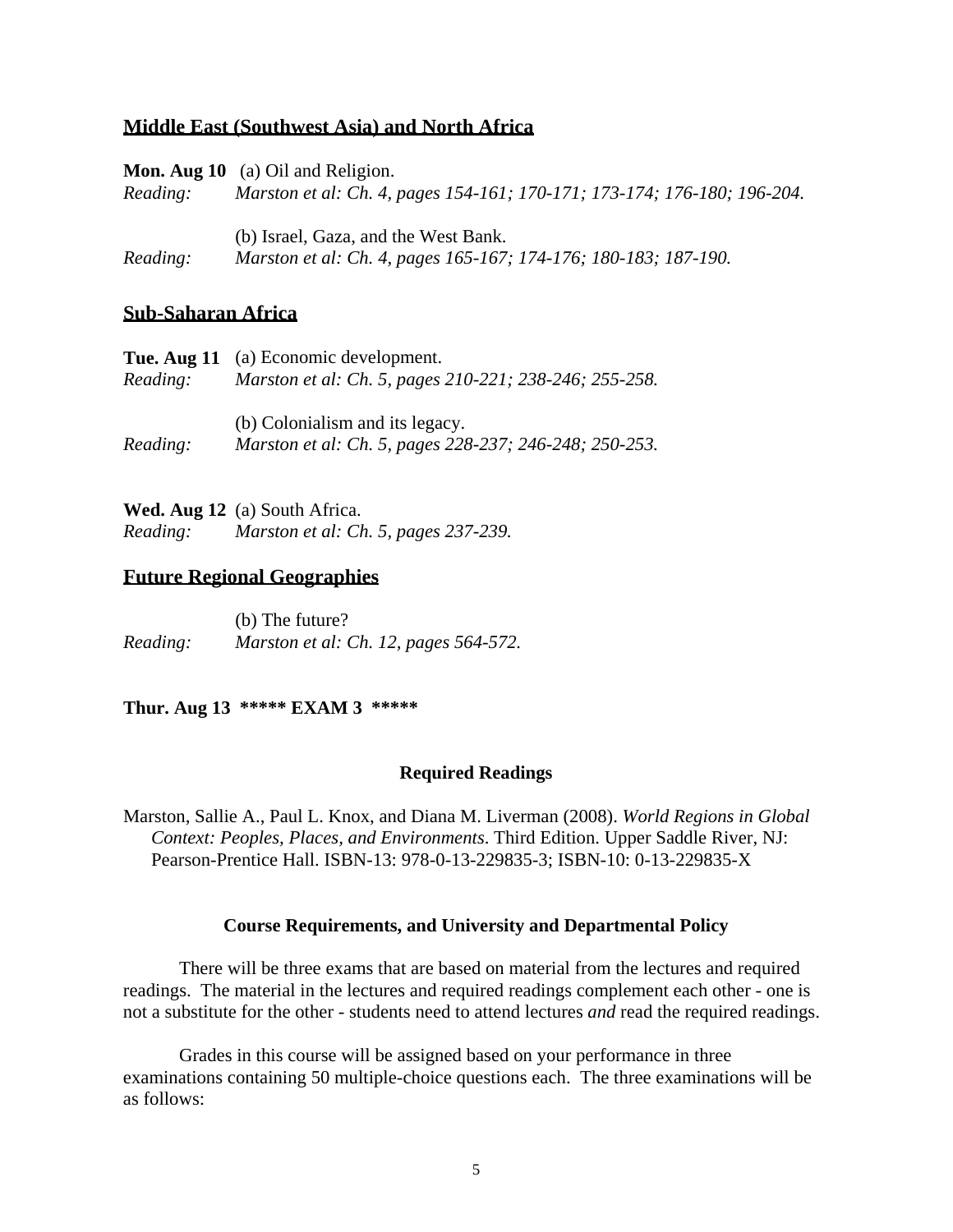Exam 1 (one third of grade):

 covering material (lectures and required readings) from the beginning of the semester up to the first exam. In class – Monday, July 27.

#### Exam 2 (one third of grade):

 covering material (lectures and required readings) between the first and second exams. In class – Tuesday, August 4.

#### Exam 3 (one third of grade):

 covering material (lectures and required readings) between the second and third exams. In class – Thursday, August 13.

 Students are expected to attend all lectures, participate in any class discussions, read the required materials, and take all exams.

 If you miss class, it is your responsibility to obtain copies of class notes from other class members. I do not provide lecture notes to students. I encourage you, however, to come to my office hours or make an appointment to meet with me if you would like me to go over lecture material with you.

 A **makeup examination** will be provided for the exams only for students with unavoidable or legitimate absences (for example, verified illness, subpoenas, jury duty, and military service). It is the responsibility of the student to notify the instructor of such circumstances before the exam. Students are expected to notify us as far in advance of the examination as possible; two days notice is normally required. Please send an e-mail or leave a detailed message on the instructor's voicemail or the Department of Geography's voicemail if you are unable to contact the instructor in person.

 For all students requesting a makeup examination, it is the responsibility of students to provide written verification setting out why they were not able to take the exam on the day and at the time in the syllabus. In order to be fair to all students, it will **not** be possible to provide a makeup examination for students who fail to provide written verification and to notify us before the exam (except in exceptional cases). The exceptional cases for allowing a makeup without prior notification include unexpected reasons (e.g. car accident on the way to the exam, very sudden illness requiring an emergency room visit just prior to the exam, etc.). If an unexpected event such as this prevents the student for notifying the instructor before the exam, the student is required to contact the instructor as soon as possible and to provide written verification (e.g. police report of a car accident, emergency room documentation, etc.).

 Unless a legitimate reason (a verified illness, hospital stay, jury duty, etc.) prevents it, the makeup examination must be taken before the next class meeting. Once a makeup examination is arranged for a student, it is the student's responsibility to show up at the time and place arranged. A subsequent makeup examination will not be arranged if the student fails to show up for reasons, such as not being able to find the room for the makeup examination.

Make-up exams are usually essay format.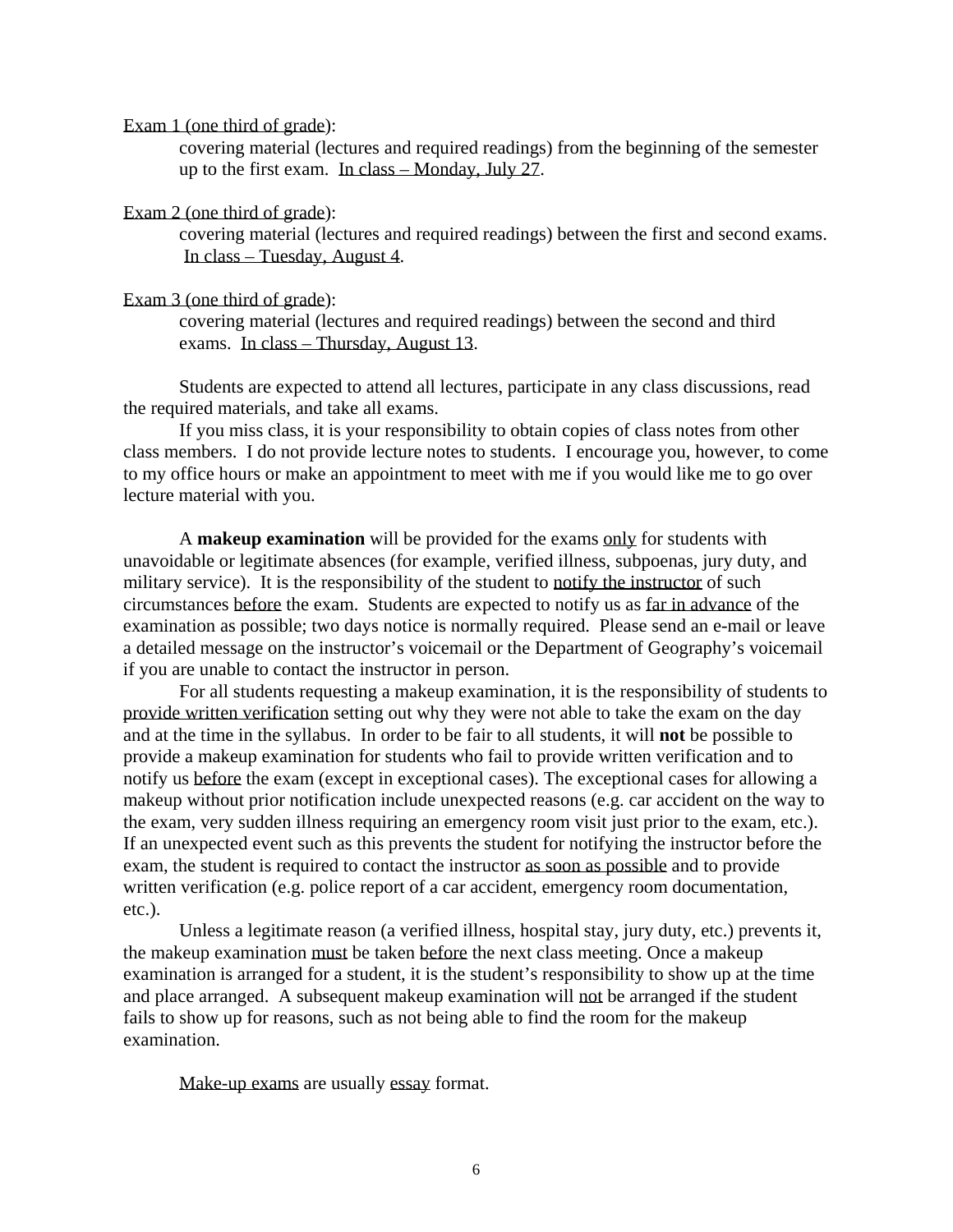| A             | 93-100% | Achievement of outstanding quality.                    |
|---------------|---------|--------------------------------------------------------|
| $A-$          | 90-92%  | Achievement of slightly less than outstanding quality. |
| $B+$          | 87-89%  | Achievement of slightly more than high quality.        |
| B             | 83-86%  | Achievement of high quality.                           |
| $B-$          | 80-82%  | Achievement of slightly less than high quality.        |
| $C_{+}$       | 77-79%  | Work of slightly more than acceptable quality.         |
| $\mathcal{C}$ | 73-76%  | Work of acceptable quality.                            |
| $C-$          | 70-72%  | Work of slightly less than acceptable quality.         |
| $D+$          | 67-69%  | Work slightly below the quality expected.              |
| D             | 63-66%  | Below the quality expected.                            |
| D-            | 60-62%  | Barely above failing.                                  |
| F             | $<$ 59% | Failure.                                               |
|               |         |                                                        |

The grades for this course will be assigned using the following scale:

 Students in L&S can register credit/no credit for one course per semester (with a maximum of eight courses) for courses, other than Honors courses, that are not in the student's major. Students who register credit/no credit for this course must earn a grade of "C-" or better to receive credit.

There will be no extra credit offered in this course.

#### Registration Policies for late registration, change, add/drop and withdraw

 If your payment is received after the first week of your earliest session, a late payment fee will be added to your tuition assessment.

| The deadlines for making changes to your schedule for grading and records purposes are: |                 |
|-----------------------------------------------------------------------------------------|-----------------|
| Add:                                                                                    | July 24.        |
| Drop or withdraw without course transcript notation:                                    | July 24.        |
| Drop or withdraw with course transcript notation:                                       | <b>July 31.</b> |

Departments have the right to enforce class attendance policies, and may administratively drop students who do not meet these requirements. In particular, students who fail to attend a class during the first week of the semester may be dropped so that another student may be accommodated.

Students must obtain, in advance, instructor approval to enroll in courses that have any time conflict or overlap. Failure to do so may result in the student being administratively dropped from this course.

**Participation by Students with Disabilities:** If you need special accommodations in order to meet any of the requirements of this course, pleas contact me as soon as possible.

**Accommodations for Religious Observances:** Students will be allowed to complete examinations or other requirements that are missed because of a religious observance.